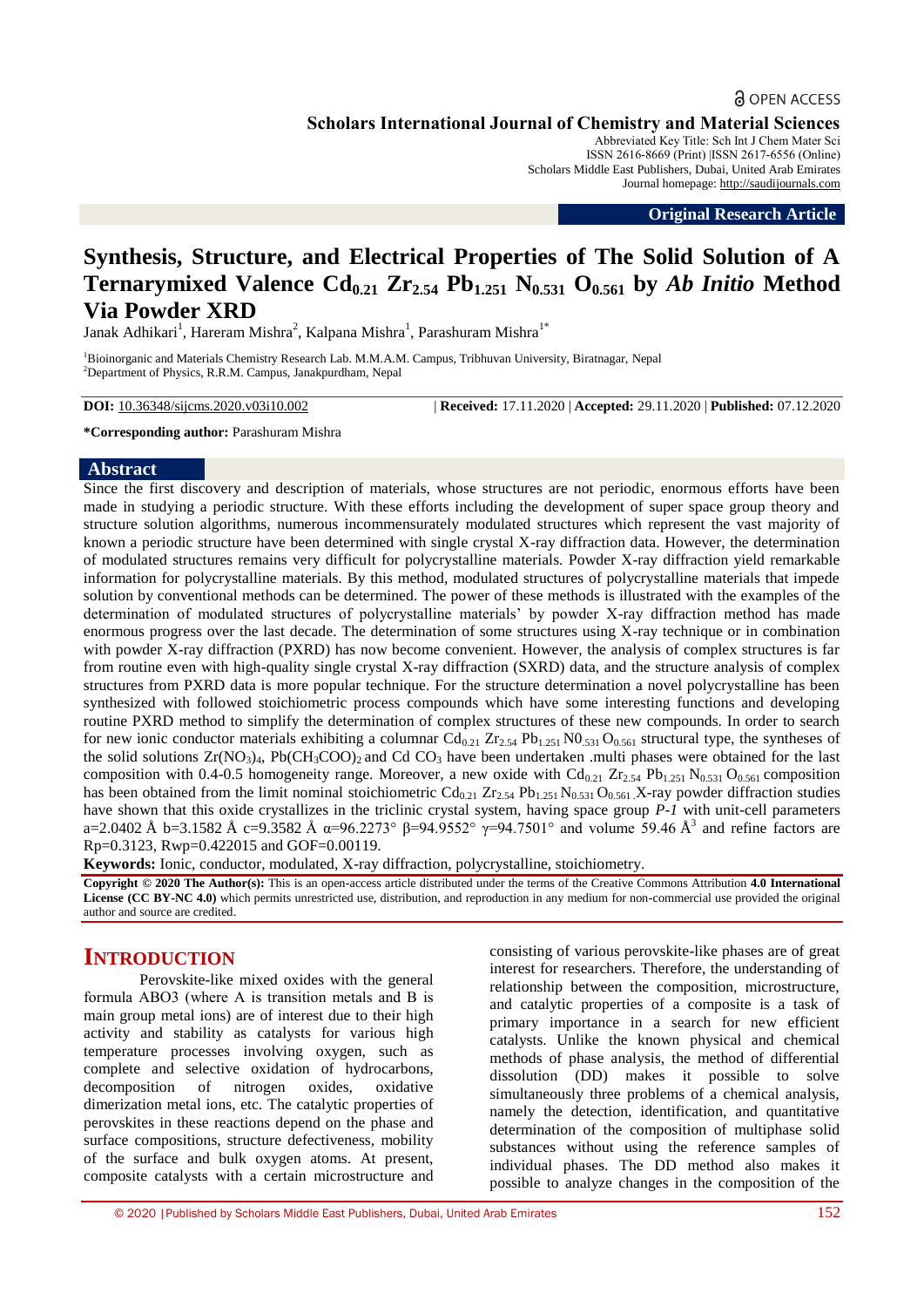composite in the particle depth and to make conclusions about the formation of phases with constant and variable compositions, as well as to reveal features of the particle microstructure. In some cases, it makes the DD method indispensable for solving problems of the phase analysis of multi-element multiphase materials [1]. It should be noted that these problem cases also include many technologically relevant products such as small precipitates in a metallic matrix, catalysts, pharmaceuticals, pigments and thin films, which a priori exist only in small quantities or rarely grow as large crystals. Hence, ample motivation exists to develop alternative approaches capable for structural analysis of extremely small volumes and crystallites. However, the only real alternative to X-rays is fast electrons, since their interaction with matter is several orders of magnitude stronger than that of X-rays. Electron diffraction structure analysis (EDSA) makes it, thus, possible to obtain structural information at the atomic level even for the steadily growing number of nanocrystalline materials [2]. On the other hand, structure analysis with electron data is rarely straightforward and fully automated, as it is the case with X-ray data. Because now-a-days powder X- ray diffraction has been routinely used a non-destructive fingerprinting technique. It has also been used in studies related to structural phase transitions at variable temperature and pressure. The aim of this work is determine the structure of titled compound by ab initio method via powder XRD which is popular technique and electrical properties.

## **MATERIALS AND METHODS**

All chemicals used were analytical grade. A polycrystalline sample of  $Cd_{0.21} Zr_{2.54} Pb_{1.251} N_{0.531} O_{0.561}$ was synthesized by a standard solid state reaction using a mixture of high purity reagents of solutions  $Zr(NO<sub>3</sub>)<sub>4</sub>$  $Pb(CH3COO)$ <sub>2</sub> and CdCO<sub>3</sub> contained mixed valence as the starting materials in the molar ratio of 1 : 1 : 1. The mixture was ground carefully, homogenized thoroughly with methanol (99%) in an agate mortar and then packed into an alumina crucible and calcined at 1000°C in air for 30h with several intermediate grindings. Finally the product was pressed into pallets and sintered at 100 K/h. Powder X-ray diffraction (XRD) data were collected at room temperature in the angular range of 2θ  $=10$  to 90 with scan step width of 0.02 $^{\circ}$  and a fixed containing time of 15 s using Philips powder diffractometer with graphite monochromatic CuKa radiation. The powder was rotated during the data collection to minimize preferred Orientation effect if any. The program TREOR in CRYSFIRE was used to index the powder pattern which give orthorhombic cell system.SIRPOW92 was used to locate the positional parameters of constituent atoms. The full pattern is fitting and peak decomposition in the space group P-1 using check cell program. The structural parameters were refined by the Reitveld method using the JANA program which gave at  $1000^{\circ}$ C. Rwp = 0.0680, Rp = 0.030 and GOF=0.31 the structure factors  $F0 = 2023$ 

and Fc = 3022. The density is determined by Archimedes principle.

## **RESULTS AND DISCUSSIONS**

In terms of crystal chemistry, under certain thermodynamic conditions, the layered perovskite structure type tends to pass into a more stable structure either of perovskite or a layered structure with a greater number of perovskite layers [3]. With regard to the noted above, layered perovskite of the  $Cd_{0.21}Zr_{2.54}$  $Pb_{1.251}$  N<sub>0.531</sub> O<sub>0.561</sub> type with the ratio 1:1 is stable. It may be supposed that under certain conditions of the dynamic mode of dissolution, the structure of layered perovskite of the NO4P7Q32R37 formula type. NO4P7Q32R37 can become unstable during DD and can decompose into structurally related forms: $ZrO<sub>2</sub>$  and PbO. Moreover, perovskite formed after the decomposition of the layered structure can differ in stability from perovskite obtained during the synthesis due to its defectiveness, and can undergo further leaching out of CdO until the formation of the cited oxide. Meanwhile In materials chemistry, the crystal structure determination is the first step to understand and interpret physical properties of an unknown material. Moreover, it also guides people on how to modify the material and hence improve the performance [4]. Nowadays, the most successful technique for structure determination is through single crystal X-ray diffraction, from which a sufficient number of independent reflections against the structural parameters can be extracted in 3D reciprocal space. Several mature analysis methods, such as the direct method,1 Patterson method,2 charge-flipping algorithm3 and maximum entropy method4 can be applied to accurately solve the structure. This technique requires synthesizing a high quality single crystal at a micrometer. Experimentally, the chance to get polycrystalline materials is generally larger than to get single crystals. In this case, powder X-ray diffraction (PXRD) becomes a popular technique but with this technique, the possibility to determine an unknown structure dramatically decreases, because 3D reflections are compressed into 1D with an inevitable overlapping problem, especially when the unit cell is big. The situation will become worse when the PXRD is collected on a multi-phase sample, which is not uncommon in the preliminary stage of searching new materials, especially in the cases of hydrothermal (or solvothermal) syntheses of zeolitic or MOF materials' XRD data for the sample of  $Cd_{0.21}Zr_{2.54}Pb_{1.251}N0.531$ synthesized at its nominal composition is shown in Figure-1. All peaks could be indexed to a triclinic unit cell with P-1symmetry, analogous to the  $Cd_{0.21}Zr_{2.54}$ Pb<sub>1.251</sub> N0.531 structure using CRYSFIRE PACKAGE [5]. In the diffraction pattern there is a slight anisotropic peak broadening moving to higher angles. This slight peak broadening could be caused by ordering within the cationic layers but relative disorder of the cations between layers. The sloping background observed in XRD at low angles out to  $\sim 30^{\circ}$  20 is qualitatively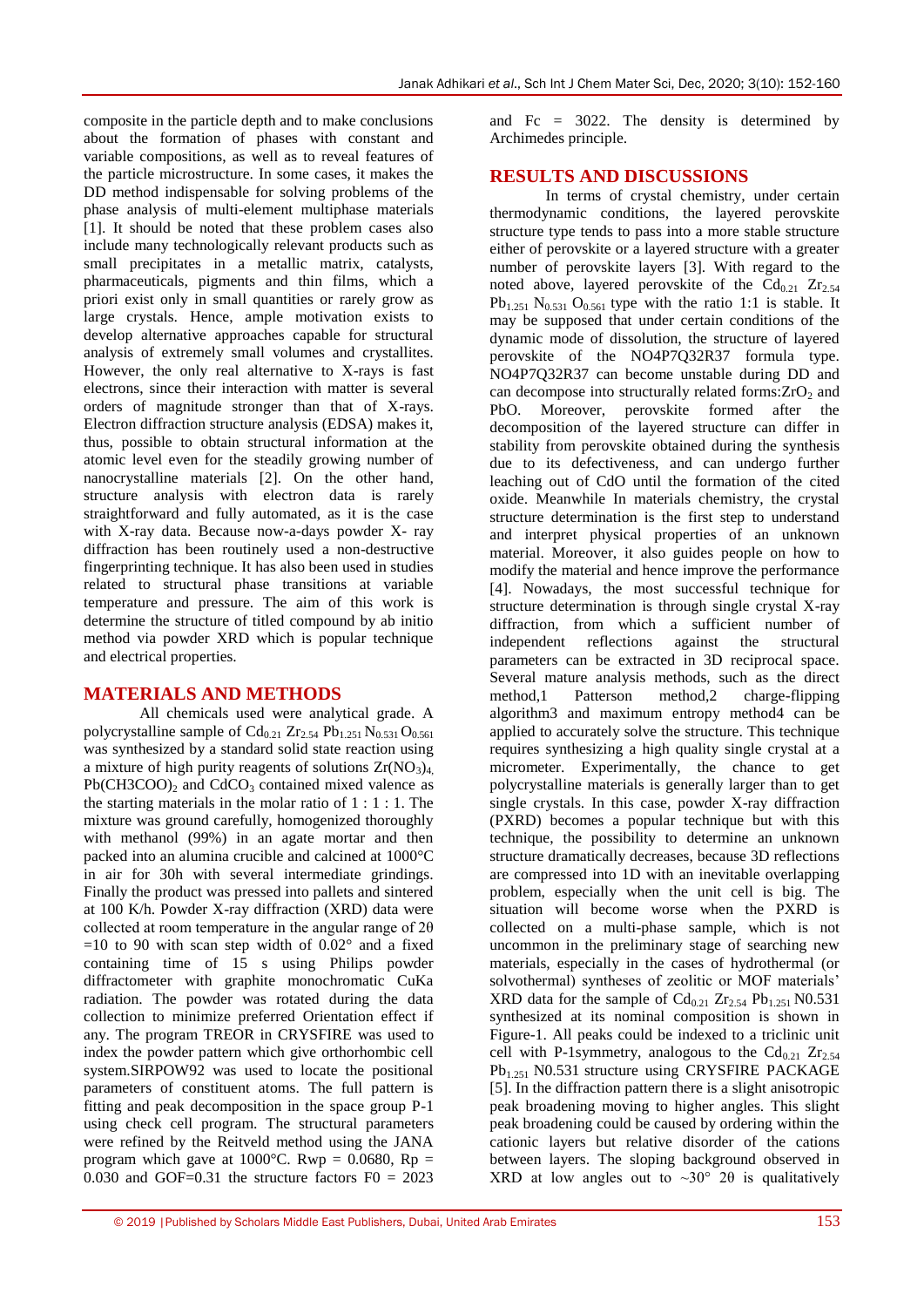indicative of stacking faults, a common feature of honeycomb oxides. In an ideal layered mixed-metal oxide, all the cationic planes are stacked along the caxis by a unique translational stacking vector. However it has been shown that two other stacking vectors with very similar energy (1-4 meV) can occur in a structure, leading to so called "stacking faults". Stacking faults in

the honeycomb oxides occur due to the relatively weak coupling between the layers In practice, the cationic layers are never perfectly stacked along the a-axis when a layered structure has the P-1 space group, although higher temperature thermal treatment during synthesis can decrease the frequency of stacking faults [6].







**Fig-2: Graphical representation of the result from Rietveld refinement with X-ray powder data. Vertical bars indicate positions of the Bragg**  reflections for of  $Cd_{0.21}Zr_{2.54}Pb_{1.251}N_{0.531}O_{0.561}$  dots mark the observed intensities and the solid line gives the calculated intensity curve. The **deviations between the observed and the calculated intensities from the refined model are shown by the difference plot in the lower part of the diagram**

#### **STRUCTURE SOLUTIONS**

#### **X-Ray powder diffraction and Rietveld refinements**

X-Ray powder diffraction (XRD) patterns were collected on a PANalytical X'Pert-MPD diffractometer using graphite-monochromated Cu-Kα radiation. The data were collected at 40 kV, 30 mA with a step size of 0.02° in the 2θ range of 10–90° and spectra in Figure-1. Rietveld refinements of the XRD patterns were performed using JANA computer package. The backgrounds were fit with Chebyschev function, and Bragg-Brentano was selected as diffractometer type. Lattice constants, instrument parameters, atomic coordinates, thermal parameters, and peak profile functions were refined in order to achieve a simulated diffraction pattern that matched the

experimental data. The crystallographic data obtained refinement shown in Table-1 as well as Rietveld spectra shown in Figure-2. The completed refinements provided phase quantification and lattice parameter determination. The observed, difference and calculated patterns of the newly synthesized novel oxide obtained by Rietveld refinement has been shown in Fig-2. The structure in packing from shown in Figure-2. In the structure Bi is bonded with Cd-Zr bonded with Cd-Zr-Pb with O and N) each forming closed type structure. The bonding between different constituent atoms has been discussed in more details in Table-2. In conclusion, the structure of  $Cd_{0.21}$   $Zr_{2.54}$   $Pb_{1.251}$   $N_{0.531}$  $O_{0.561}$  has been solved by the ab initio approach using powder X-ray diffraction data. of  $Cd_{0.21}Zr_{2.54}Pb_{1.251}$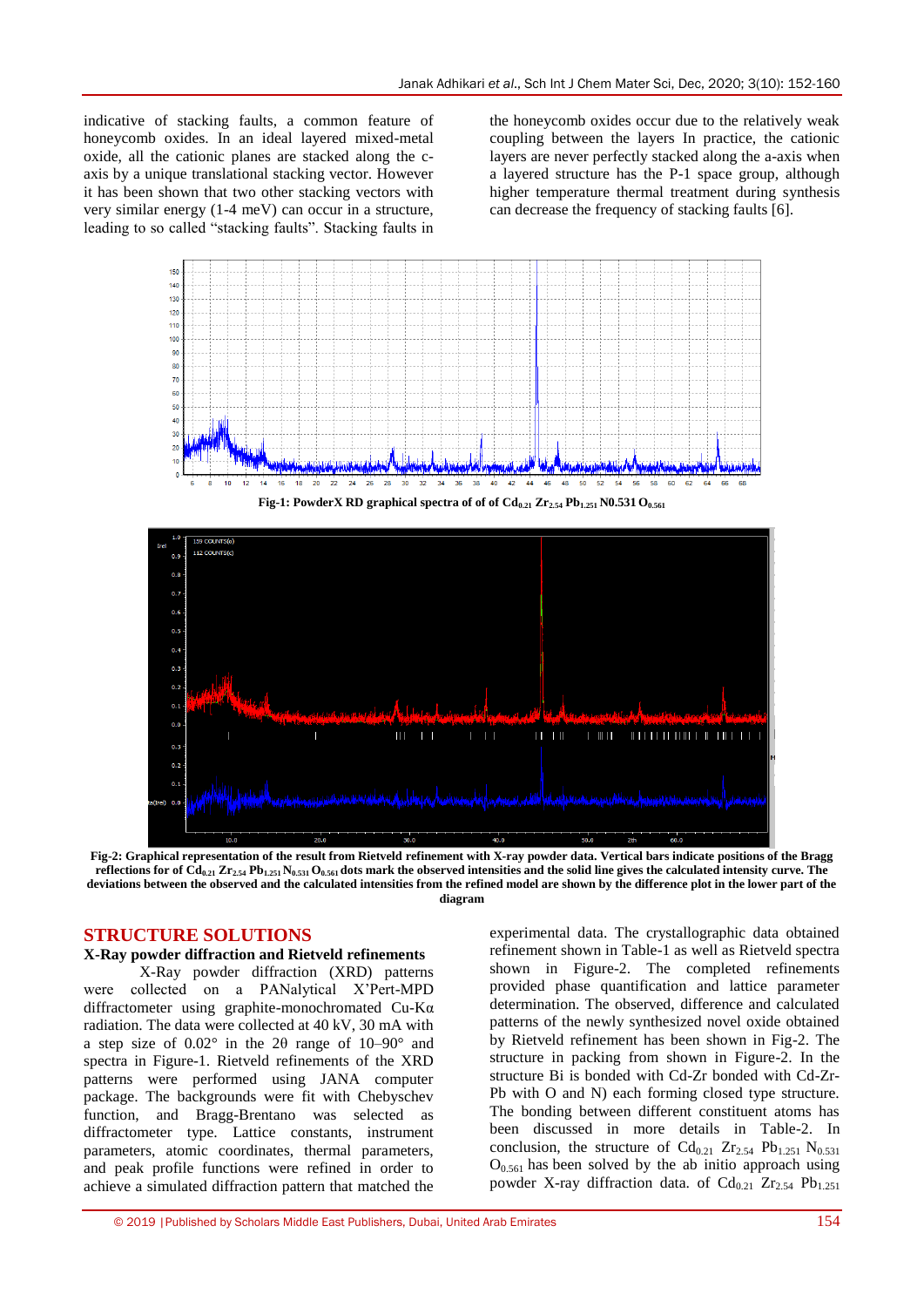$N_{0.531}$  O<sub>0.561</sub> was found to crystalline in orthorhombic crystal system with space group P-1 which displays an unusual spiral chain structure along the c-axis and packing form on three-dimensional axis. The data were analyze Diamond package with help of CIF file. Rietveld refinement of triclinic crystal system of  $Cd_{0.21}$  $Zr_{2.54}$  Pb<sub>1.251</sub> N<sub>0.531</sub> O<sub>0.561</sub> against XRD data for structural determination proved difficult, due to a combination of preferred orientation of the plate-like crystallites in flatplate geometry [5]. In other words, the extracted peak intensities for phase 1 could be reliable. Note that if the relative intensities differed a lot from the simulated patterns of the known phases, additional manual partitioning of those overlapping peaks would be necessary to get reliable intensities for the unknown phase 1. After considering the multiplicity and Lorentzpolarization correction, the intensities of phase 1 were used for the structure solution. Moreover, the reflection conditions indicated possible space groups P-1. The initial structure model was obtained using a charge flipping algorithm with the program Superflip. 8 from

Jana package [6-10]. Random phases were used at the beginning of the charge-flipping interaction, and overlapping peaks were re-partitioned using a histogram match to improve the convergence. The iteration converged with an R factor of 20 % and the final electron density shows a P-1 symmetry with a 5% error. The program of EDMA was then used to automatically assign atomic positions. Four unique heavy atomic positions were found and the heaviest one was assigned as Cd while the others were considered as Pb and Zr Due to the existence of heavy atoms, all oxygen positions were ambiguous in the electron density map of this stage [11]. To locate the oxygen atoms, a Monte-Carlo based simulated annealing process with the program TOPAS was applied. For each annealing process, various atomic coordinates were randomly assigned as the initial positions of the oxygen atoms [12]. The annealing process was restarted after finding a few oxygen positions, until all oxygen positions were found to be reasonable.

| <b>Phase data</b>       |                                                                                                     |
|-------------------------|-----------------------------------------------------------------------------------------------------|
| Formula sum             | $Cd_{0.21}Pb_{1.251}Zr_{2.54}N_{0.531}O_{0.561}$                                                    |
| Formula weight          | 530.9 g/mol                                                                                         |
| <b>Crystal system</b>   | triclinic                                                                                           |
| Space-group             | $P - 1(2)$                                                                                          |
| <b>Cell parameters</b>  | a=2.0402 Å b=3.1582 Å c=9.3582 Å $\overline{\alpha}$ =96.2273° $\beta$ =94.9552° $\gamma$ =94.7501° |
| <b>Cell ratio</b>       | a/b=0.6460 b/c=0.3375 c/a=4.5869                                                                    |
| Cell volume             | 59.46 $A^3$                                                                                         |
| Z                       | $\mathcal{L}$                                                                                       |
| Calc. density           | 29.6515 $g/cm3$                                                                                     |
| <b>Meas.</b> density    | 29.5967 $g/cm3$                                                                                     |
| <b>Pearson code</b>     | aP81                                                                                                |
| <b>Formula type</b>     | NO4P7Q32R37                                                                                         |
| <b>Wyckoff sequence</b> | i39hgc                                                                                              |

**Table-1: Crystallographic Data**

| muia weight    | $JJU.7 \not\in \text{HIII}$                                                    |
|----------------|--------------------------------------------------------------------------------|
| stal system    | triclinic                                                                      |
| ce-group       | $P-1(2)$                                                                       |
| l parameters   | a=2.0402 Å b=3.1582 Å c=9.3582 Å a=96.2273° $\beta$ =94.9552° $\gamma$ =94.750 |
| l ratio        | $a/b=0.6460 b/c=0.3375 c/a=4.5869$                                             |
| l volume       | 59.46 $A^3$                                                                    |
|                | 2                                                                              |
| c. density     | 29.6515 $g/cm3$                                                                |
| as. density    | 29.5967 $g/cm^3$                                                               |
| rson code      | aP81                                                                           |
| mula type      | NO4P7Q32R37                                                                    |
| ckoff sequence | i39hgc                                                                         |
|                |                                                                                |
|                | Toble-2                                                                        |

| <b>Atomic parameters</b> |      |       |      |            |            |            |                 |
|--------------------------|------|-------|------|------------|------------|------------|-----------------|
| Atom                     | Ox.  | Wyck. | Site | x/a        | y/b        | Z/c        | U $\rm [\AA^2]$ |
| Pb1                      | $+2$ | 1c    | $-1$ | $\theta$   | 1/2        | $\theta$   | 0.0380          |
| Cd1                      | $+2$ | 2i    | 1    | 0.03227    | 0.07501    | 0.15984    | 0.0380          |
| Cd2                      | $+2$ | 2i    | 1    | $-0.29195$ | 0.54510    | 0.16602    | 0.0380          |
| Zr1                      | $+4$ | 2i    | 1    | 0.14882    | 0.08384    | 0.10329    | 0.0380          |
| Zr2                      | $+4$ | 2i    | 1    | 0.00357    | 0.52631    | 0.19758    | 0.0380          |
| Zr3                      | $+4$ | 2i    | 1    | $-0.07828$ | 0.54098    | 0.24173    | 0.0380          |
| Zr4                      | $+4$ | 2i    | 1    | 0.16975    | 0.27745    | 0.41284    | 0.0380          |
| O1                       | $-2$ | 2i    | 1    | $-0.17180$ | 0.51637    | 0.41686    | 0.0380          |
| O <sub>2</sub>           | $-2$ | 2i    | 1    | 0.27148    | 0.31860    | 0.25474    | 0.0380          |
| O <sub>3</sub>           | $-2$ | 2i    | 1    | $-0.23906$ | 0.00194    | 0.49832    | 0.0380          |
| O4                       | $-2$ | 2i    | 1    | $-0.14613$ | 0.10534    | 0.08038    | 0.0380          |
| O <sub>5</sub>           | $-2$ | 2i    | 1    | $-0.43827$ | $-0.14002$ | 0.25225    | 0.0380          |
| O <sub>6</sub>           | $-2$ | 2i    | 1    | $-0.76477$ | $-0.21344$ | 0.33467    | 0.0380          |
| O7                       | $-2$ | 2i    | 1    | $-0.07133$ | $-0.15673$ | $-0.00388$ | 0.0380          |
| N1                       | $-3$ | 2i    | 1    | $-0.36832$ | $-0.24743$ | 0.49407    | 0.0380          |
| N <sub>2</sub>           | $-3$ | 2i    | 1    | $-0.07211$ | 0.04524    | 0.32251    | 0.0380          |
| N <sub>3</sub>           | $-3$ | 1h    | $-1$ | $-1/2$     | 1/2        | 1/2        | 0.0380          |
| N <sub>4</sub>           | $-3$ | 2i    | 1    | 0.03102    | $-0.17985$ | 0.25486    | 0.0380          |

#### **Table-2**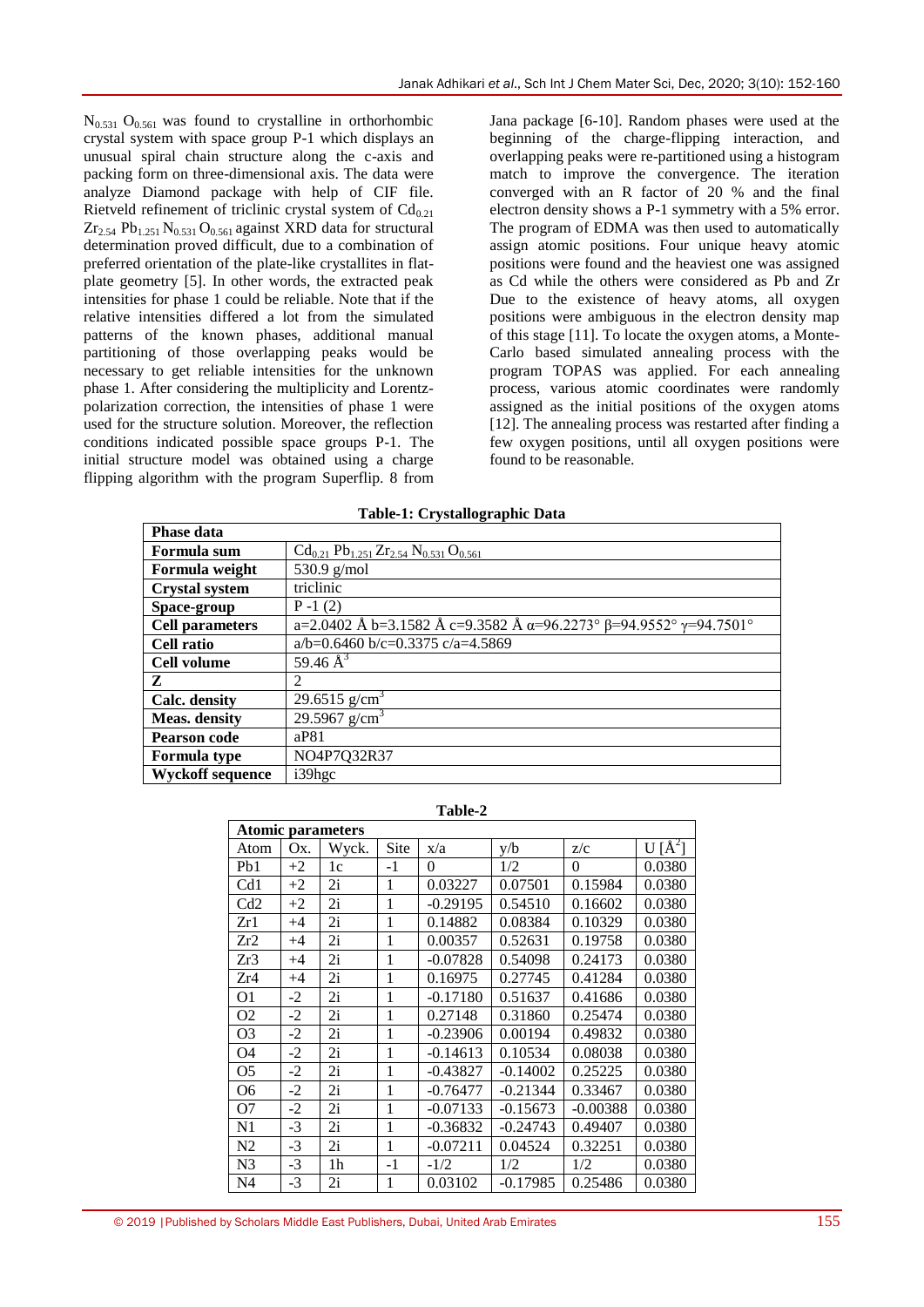| Table-5: Selected bond angles |                 |                          |                      |  |  |  |
|-------------------------------|-----------------|--------------------------|----------------------|--|--|--|
| Atom1                         | Atom2           | Atom <sub>3</sub>        | <b>Angles</b>        |  |  |  |
| Pb1                           | O <sub>7</sub>  | O <sub>7</sub>           | 180.000              |  |  |  |
|                               | O <sub>7</sub>  | $\overline{Zr12}$        | 87.939               |  |  |  |
|                               | O <sub>7</sub>  | $Zr\overline{12}$        | 92.061               |  |  |  |
| $\overline{\text{Cd}}$        | O <sub>7</sub>  | Zr18                     | 42.365               |  |  |  |
|                               | O <sub>7</sub>  | Zr18                     | $137.\overline{635}$ |  |  |  |
|                               | O <sub>7</sub>  | $\overline{\text{Cd}13}$ | 45.637               |  |  |  |
|                               | O <sub>7</sub>  | O13                      | 134.363              |  |  |  |
|                               | O <sub>7</sub>  | Zr12                     | 108.635              |  |  |  |
|                               | O <sub>7</sub>  | Zr12                     | 71.365               |  |  |  |
| Zr                            | $\overline{O7}$ | Zr4                      | 145.190              |  |  |  |
|                               | $\overline{O7}$ | O <sub>4</sub>           | 34.810               |  |  |  |
|                               | O <sub>7</sub>  | Zr17                     | 90.059               |  |  |  |
| $\overline{Pb}$               | O <sub>7</sub>  | Cd1                      | 136.504              |  |  |  |
|                               | O <sub>7</sub>  | $\overline{\text{Cd}1}$  | 43.496               |  |  |  |
|                               | O <sub>7</sub>  | O13                      | 38.950               |  |  |  |
|                               | O <sub>7</sub>  | $\overline{O13}$         | 141.050              |  |  |  |
|                               | O <sub>7</sub>  | $\overline{\text{Cd}1}$  | 136.052              |  |  |  |
| $\overline{N1}$               | O <sub>7</sub>  | O <sub>4</sub>           | 43.639               |  |  |  |
|                               | O <sub>7</sub>  | O <sub>8</sub>           | 82.543               |  |  |  |
|                               | O <sub>7</sub>  | O <sub>8</sub>           | 97.457               |  |  |  |
|                               | O <sub>7</sub>  | O16                      | 145.157              |  |  |  |
| Zr3                           | O <sub>7</sub>  | O16                      | 34.843               |  |  |  |
|                               | O <sub>7</sub>  | Zr1                      | 63.972               |  |  |  |
|                               | O <sub>7</sub>  | Zr1                      | 116.028              |  |  |  |
|                               | O <sub>7</sub>  | Zr9                      | 119.401              |  |  |  |
|                               | O <sub>7</sub>  | Zr9                      | 60.599               |  |  |  |
| Pb                            | O <sub>7</sub>  | N <sub>4</sub>           | 73.965               |  |  |  |
|                               | O <sub>7</sub>  | N <sub>4</sub>           | 106.035              |  |  |  |
|                               | O <sub>7</sub>  | O <sub>4</sub>           | 54.699               |  |  |  |
|                               | O <sub>7</sub>  | O <sub>4</sub>           | 125.301              |  |  |  |
|                               | O <sub>7</sub>  | Zr12                     | 92.061               |  |  |  |
|                               | O <sub>7</sub>  | Zr12                     | 87.939               |  |  |  |
|                               | O <sub>7</sub>  | Zr18                     | 137.635              |  |  |  |
| O <sub>12</sub>               | O <sub>7</sub>  | Zr18                     | 42.365               |  |  |  |
|                               | O <sub>7</sub>  | O13                      | 134.363              |  |  |  |
|                               | O <sub>7</sub>  | O13                      | 45.637               |  |  |  |
|                               | O <sub>7</sub>  | Zr12                     | 71.365               |  |  |  |
| Pb12                          | O13             | Zr1                      | 96.198               |  |  |  |
|                               | O13             | Zr9                      | 41.122               |  |  |  |
|                               | O13             | Zr9                      | 138.878              |  |  |  |
|                               | O13             | N <sub>4</sub>           | 105.776              |  |  |  |
|                               | O13             | N <sub>4</sub>           | 74.224               |  |  |  |
| Cd                            | O13             | O4                       | 93.593               |  |  |  |
|                               | O13             | O4                       | 86.407               |  |  |  |
|                               | O13             | Zr1                      | 45.820               |  |  |  |
|                               | O13             | Zr1                      | 134.180              |  |  |  |
|                               |                 |                          |                      |  |  |  |

**Table-3: Selected bond angles**

### **CRYSTAL CHEMISTRY**

The framework structure of  $Cd_{0.21}$  Pb<sub>1.251</sub> Zr<sub>2.54</sub>  $N_{0.531}$  O<sub>0.561</sub> was first examined by ab initio structure determination method using the powder XRD data. The initial lattice parameters were determined to be a=2.0402 Å b=3.1582 Å c=9.3582 Å  $\alpha$ =96.2273° β=94.9552°  $\gamma$ =94.7501°, and volume=59.46 Å<sup>3</sup> by an indexing procedure using the program N-TREOR15 in EXPO2004.16 The most probable space group was

suggested to be P-1.Next, the integrated intensities were extracted by the Le Bail and pseudo-Voight method using the program Jana2006.14 A profile function and background function of the Le Bail method used in the present study were pseudo-Voigt function and 20<sup>th</sup> order Legendre function, respectively. An initial structure model was then obtained by the charge flipping (CF) method17 using the extracted integrated intensities. Although the Li site could not be clearly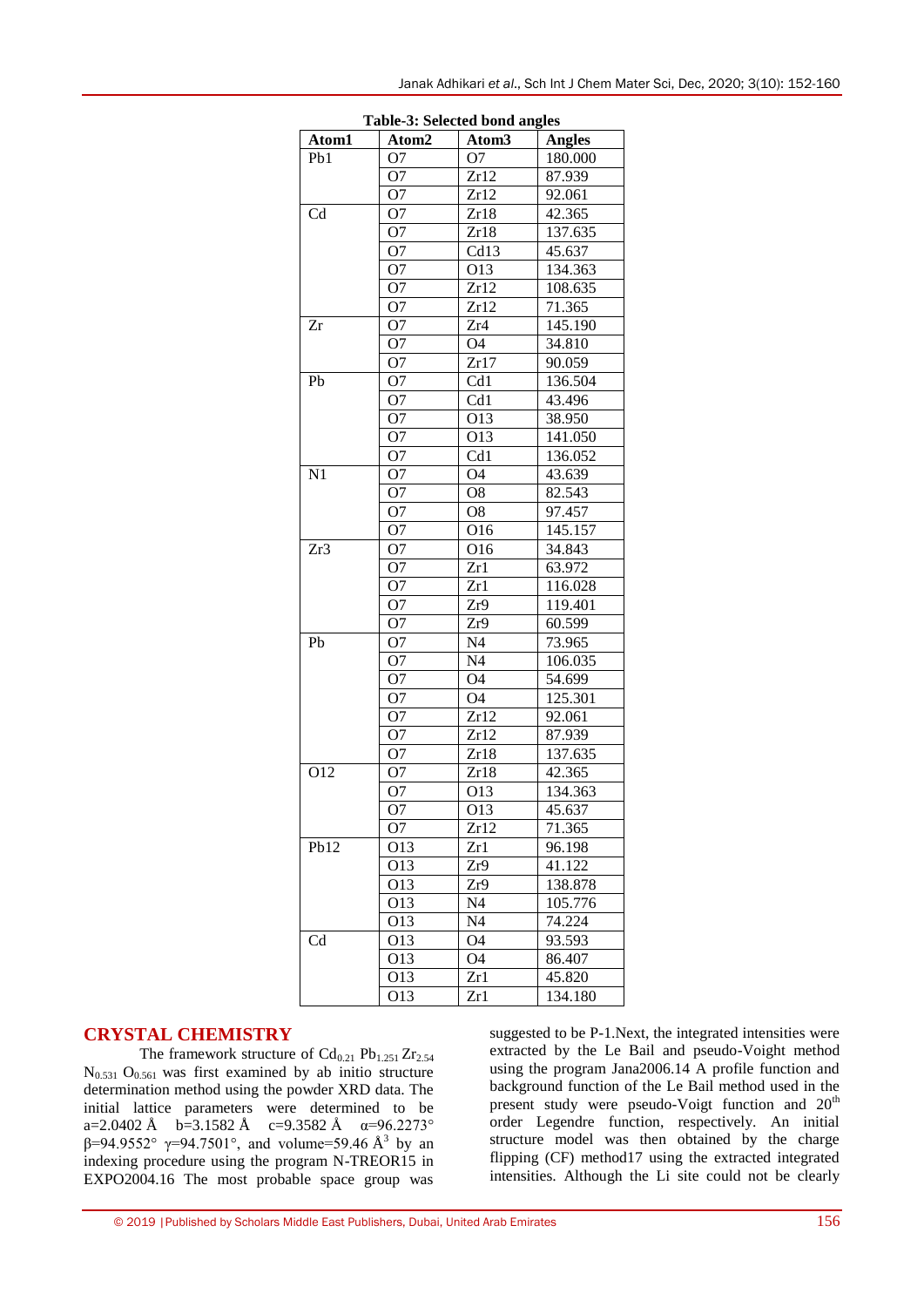determined by the CF method using the powder XRD data, the framework structure of (ZrO ion was successfully determined. In this stage, the lattice parameters of  $Cd_{0.21}$  Pb<sub>1.251</sub>  $Zr_{2.54}$  N<sub>0.531</sub> O<sub>0.561</sub> was refined to be a = 15.3244(2) Å, b = 3.74847(2) Å, c = 9.1429(1) Å, and  $β = 99.419(1)$  by the Rietveld method using the powder XRD data. The resultant reliability values, which were relatively large because of the preferred orientation of the sample, were  $Rwp =$ 0.0680,  $Rp = 0.030$  and  $GOF=0.031$  the structure factors F0 = 3024 and Fc = 3024. The obtained lattice parameters and the framework structure were well consistent with the structure parameters values. The frame and layer type of structure shown in figure 5.

Although the structure of the parent  $Cd_{0.21}$  $Pb_{1.251} Zr_{2.54} N_{0.531} O_{0.561}$  was previously reported in the literature,[10,11] the atomic displacement parameters have not been clarified. In addition, the reported reliability value was relatively large  $(R =$ 111.1%).Therefore, we first reinvestigated the crystal structure of  $Cd_{0.21}$  Pb<sub>1.251</sub> Zr<sub>2.54</sub> N<sub>0.531</sub> O<sub>0.561</sub> using the powder crystal X-ray diffraction data. Integrated intensity data were collected powder X-ray diffractometer with an imaging plate (Philips R-AXIS RAPID-II) using graphite-monochromatized Cu/Kα radiation (operating condition: 50 kV, 40 mA) at 295 K. The structure refinement was carried out using a computer program Jana2006.14 The framework

structure of  $Cd_{0.21}$  Pb<sub>1.251</sub> Zr<sub>2.54</sub> N<sub>0.531</sub> O<sub>0.561</sub> was first analyzed by ab initio structure determination method using the powder XRD data. The calculation was performed using the computer program N-TREOR15 in EXPO2004,16 Jana2006,14 and Superflip.17 The Rietveld refinement of  $Cd_{0.21}$  Pb<sub>1.251</sub> Zr<sub>2.54</sub> N<sub>0.531</sub> O<sub>0.561</sub> was performed by Jana2006 using powder X-ray diffraction data measured at room temperature with wavelength=1.556 Å. The powder XRD spectra shown to determine the index value and Rietveld refinement spectra is shown in figure 2 for crystallographic and atomic parameters with CIF to obtain crystal structure and visualization of the structure obtained from Diamond computer software programme. The crystal structure of be a=2.0402 Å b=3.1582 Å c=9.3582 Å α=96.2273° β=94.9552° γ=94.7501°, shown in Figure 3. The basic  $Cd_{0.21}$  Pb<sub>1.251</sub> Zr<sub>2.54</sub> N<sub>0.531</sub> O<sub>0.5615</sub> framework in be a=2.0402 Å b=3.1582 Å c=9.3582 Å  $\alpha$ =96.2273° β=94.9552° γ=94.7501°, is maintained nearly unchanged from that in the parent oxide. All three lead ions octahedral were strongly distorted, and the Zr-\_O distances were in the wide range of  $1.52(1)$ -2.63(1) Å. These features for the ZrO2 ions unit were very similar to those observed be  $a=2.0402 \text{ Å}$  b=3.1582 Å c=9.3582 Å α=96.2273° β=94.9552° γ=94.7501°, On the other hand; the most interesting feature of the  $Cd_{0.21}$  $Pb_{1.251} Zr_{2.54} N_{0.531} O_{0.561}$  structure is the Pb occupation site in the tunnel space [13].The structure of cited oxide was obtained as shown in Figure-4.



**Fig-4:** Perovskite-like mixed oxides structure of  $Cd_{0.21}$   $Pb_{1.251} Zr_{2.54} N_{0.531} O_{0.561}$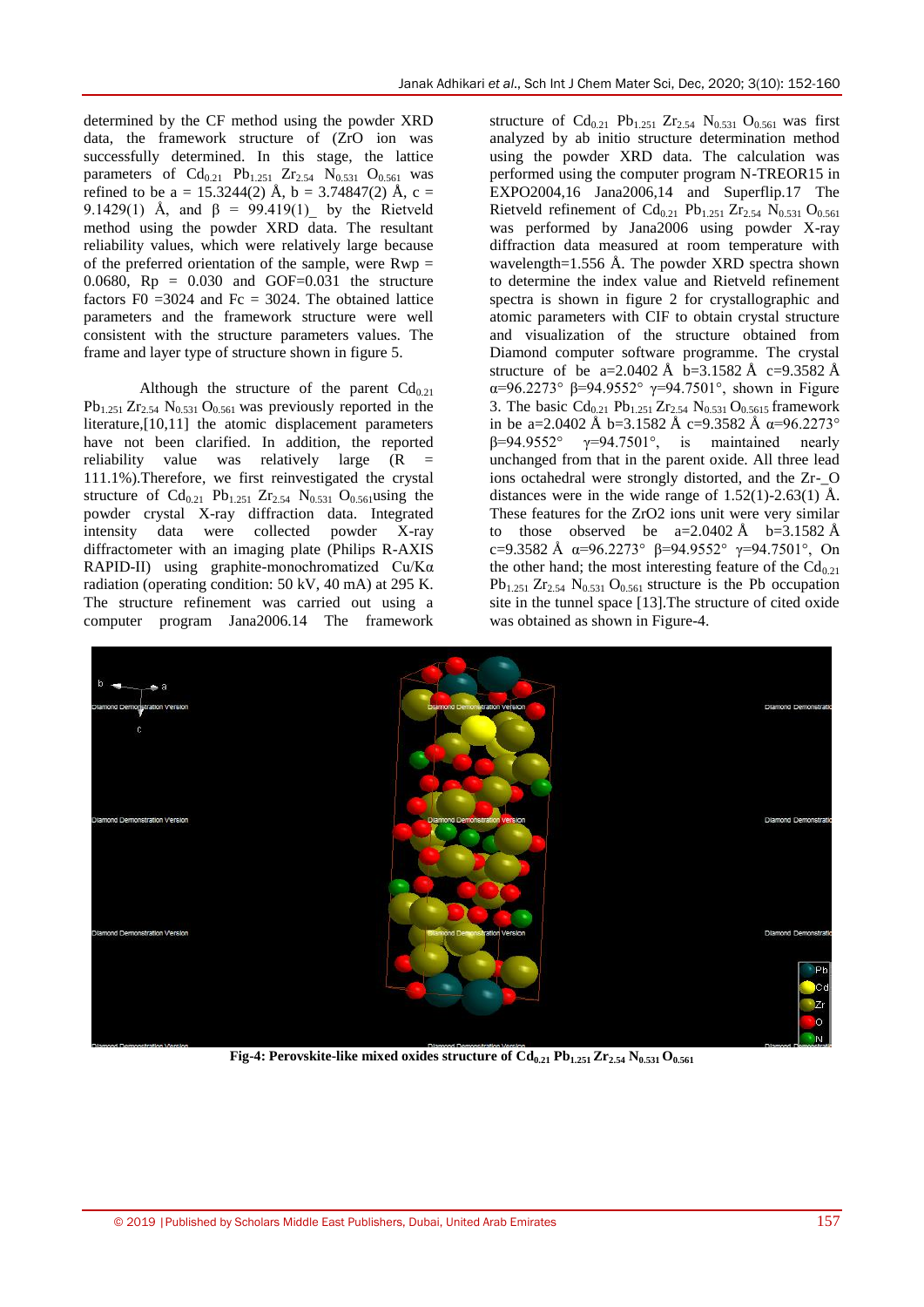|                  |                 | Table-3: Selected bond angles |               |
|------------------|-----------------|-------------------------------|---------------|
| Atom1            | Atom2           | Atom <sub>3</sub>             | <b>Angles</b> |
| Pb1              | O7              | O7                            | 180.000       |
|                  | O7              | Zr12                          | 87.939        |
|                  | O <sub>7</sub>  | Zr12                          | 92.061        |
| Cd               | O7              | Zr18                          | 42.365        |
|                  | O7              | Zr18                          | 137.635       |
|                  | O7              | Cd13                          | 45.637        |
|                  | O7              | O13                           | 134.363       |
|                  | O7              | Zr12                          | 108.635       |
|                  | O <sub>7</sub>  | Zr12                          | 71.365        |
| Zr               | O7              | Zr4                           | 145.190       |
|                  | O7              | O4                            | 34.810        |
|                  | O <sub>7</sub>  | Zr17                          | 90.059        |
| Pb               | O7              | Cd1                           | 136.504       |
|                  | O7              | Cd1                           | 43.496        |
|                  | O7              | O13                           | 38.950        |
|                  | O7              | O13                           | 141.050       |
|                  | O <sub>7</sub>  | Cd1                           | 136.052       |
| N <sub>1</sub>   | O7              | O4                            | 43.639        |
|                  | O7              | O8                            | 82.543        |
|                  | O7              | O8                            | 97.457        |
|                  | O <sub>7</sub>  | O16                           | 145.157       |
| Zr3              | O7              | 016                           | 34.843        |
|                  | O7              | Zr1                           | 63.972        |
|                  | O7              | Zr1                           | 116.028       |
|                  | O7              | Zr9                           | 119.401       |
|                  | O7              | Zr9                           | 60.599        |
| Pb               | O7              | N4                            | 73.965        |
|                  | O7              | N4                            | 106.035       |
|                  | O7              | O4                            | 54.699        |
|                  | O7              | O4                            | 125.301       |
|                  | O7              | Zr12                          | 92.061        |
|                  | O7              | Zr12                          | 87.939        |
|                  | O7              | Zr18                          | 137.635       |
| 012              | O7              | Zr18                          | 42.365        |
|                  | O7              | 013                           | 134.363       |
|                  | O7              | O13                           | 45.637        |
|                  | O <sub>7</sub>  | Zr12                          | 71.365        |
| Pb <sub>12</sub> | 013             | Zr1                           | 96.198        |
|                  | O <sub>13</sub> | Zr9                           | 41.122        |
|                  | O <sub>13</sub> | Zr9                           | 138.878       |
|                  | O <sub>13</sub> | N4                            | 105.776       |
|                  | O <sub>13</sub> | N4                            | 74.224        |
| $_{\mathrm{Cd}}$ | O <sub>13</sub> | Ο4                            | 93.593        |
|                  | O <sub>13</sub> | O4                            | 86.407        |
|                  | O <sub>13</sub> | Zr1                           | 45.820        |
|                  | 013             | Zr1                           | 134.180       |

**Table-3: Selected bond angles**

Metal ions are coordinated as Zr with tetrahedral coordination number (C.N.) 4 similarly coordinated with tetrahedral having coordination number 4 having bond angle  $109.25<sup>0</sup>$  ad Cd coordinated octahedral with C.N.6 having bond angle  $90.13^0$ . All the probable angles are shown in Table-3.

## **ELECTROCHEMICAL MEASUREMENTS**

Electrochemical Pb insertion/ extraction experiments for  $Cd_{0.21}$  Pb<sub>1.251</sub> Zr<sub>2.54</sub> N<sub>0.531</sub> O<sub>0.561</sub> were performed using lead coin-type cells. The working electrode was prepared by mixing 62% active material, 31% acetylene black, and 7% polytetrafluoroethylene (PTFE) powder in weight by pressing the mixture onto an Al mesh having a diameter of 15 mm under a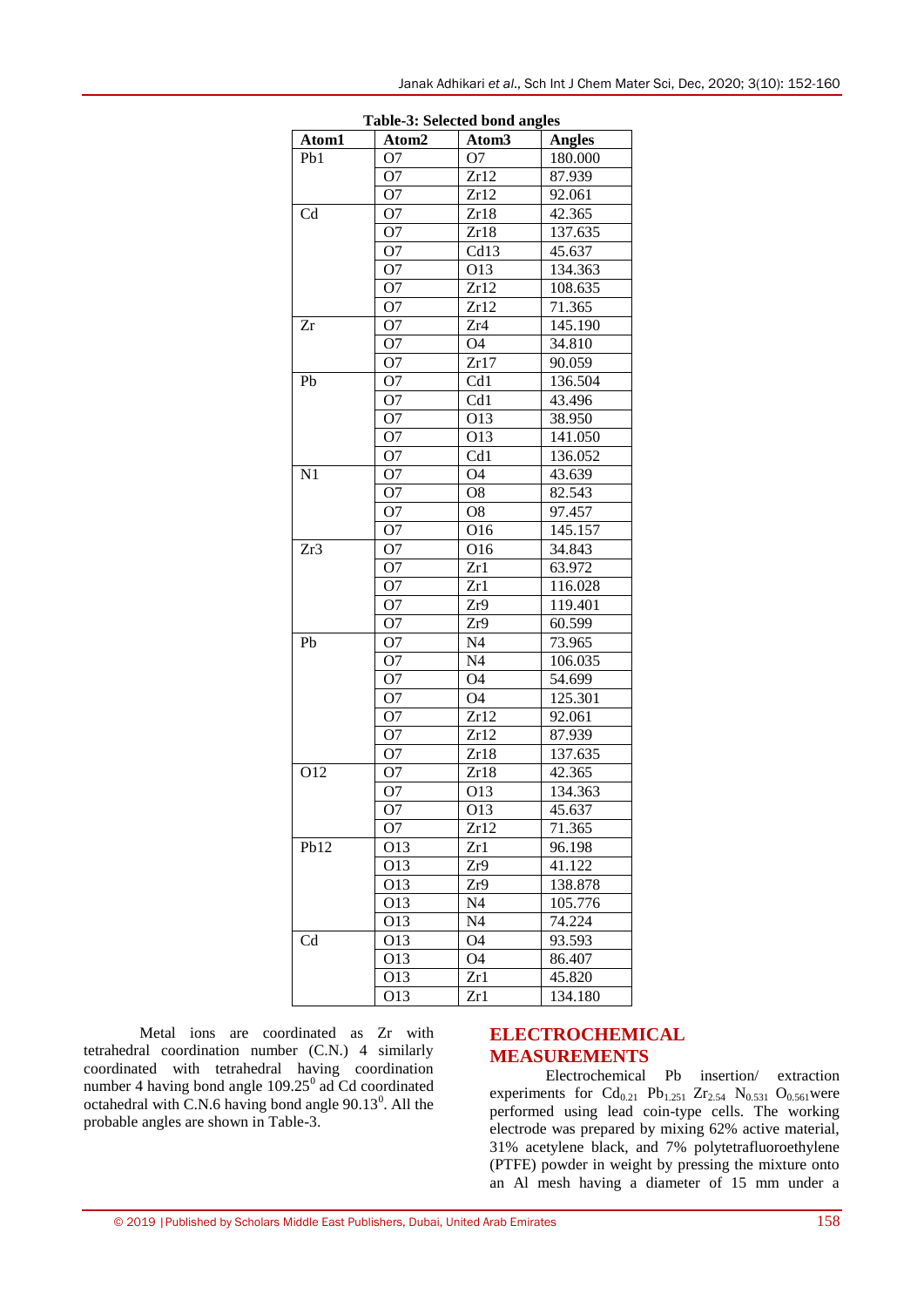pressure of 25 MPa. The counter electrode was a Pb foil having a diameter of 20 mm [14-16]. The separator was a micro porous polypropylene sheet. A solution of  $Cd_{0.21}$  Pb<sub>1.251</sub> Zr<sub>2.54</sub> N<sub>0.531</sub> O<sub>0.5615</sub> in a 50:50 mixture of ethylene carbonate (EC) and diethyl carbonate (DEC) by volume (analytical grade) was used as the electrolyte. Cells were constructed in an argon-filled glove box, and electrochemical measurements were carried out with a constant current density per unit of mass of the active material, 10 mA  $g^{-1}$ , between 1.0 and 3.0 V at 25 $\mathrm{^{0}C}$  after standing 6 h under an open circuit condition. AC impedance measurements for  $Cd_{0.21}$  $Pb_{1.251}$   $Zr_{2.54}$   $N_{0.531}$   $Q_{0.561}$  MHz-10 Hz frequencies at room temperature [17] particle size is 55.351nm was found.

#### **CONCLUSIONS**

In the present study, ternary  $Cd_{0.21}Pb_{1.251}Zr_{2.54}$  $N_{0.531}$  O<sub>0.561</sub> oxide was successfully prepared and structure determined by ab ignition methods from starting material as a parent compound via  $Zr(NO<sub>3</sub>)<sub>4</sub>$ ,  $Pb(CH_3COO)$ <sub>2</sub> and CdCO<sub>3</sub> to 1100<sup>0</sup>C. The phase purity and chemical composition of the ion-exchanged samples were well characterized. The crystal structure of  $Cd_{0.21}$  Pb<sub>1.251</sub> Zr<sub>2.54</sub> N<sub>0.531</sub> O<sub>0.561</sub> was refined by Rietveld refinement using the powder X-ray diffraction data. The basic  $Cd_{0.21}$  Pb<sub>1.251</sub> Zr<sub>2.54</sub> N<sub>0.531</sub> O<sub>0.561</sub> framework in Cd<sub>0.21</sub> Pb<sub>1.251</sub> Zr<sub>2.54</sub> N<sub>0.531</sub> O<sub>0.561</sub> was maintained nearly unchanged from that in the parent materials. The Pb occupation site in the tunnel space shifted to the  $y = 0.5$  position, and the moving resulted in the tetrahedral coordination with oxygen atoms planar coordination in  $Cd_{0.21}$  Pb<sub>1.251</sub> Zr<sub>2.54</sub> N<sub>0.531</sub> O<sub>0.561</sub> coordinated with octahedral arrangement along with Zr is also coordinated with oxygen and N atoms by hexagonal. In all respect the crystal of cited oxide is triclinic having P-1 space group. The structural validity was confirmed by bond valence sums calculation, with situ XRD measurements, and the results of the present first-principles calculation by the FLAPW method. This unusual Pb-O coordination may affect the good lead conduction property even at room temperature among lead-ziconate ion compounds. On the other hand, the electrochemical Pb insertion/ extraction experiments revealed that the Pb insertion reaction led to the degradation of the host  $Cd_{0.21}$  Pb<sub>1.251</sub> Zr<sub>2.54</sub> N<sub>0.531</sub> O<sub>0.561</sub> structure. The low-temperature synthetic techniques such as ion-exchange reaction called "chimie douce" have resulted in major developments in the field of the solid-state chemistry of transition and non transition metal oxides. In many cases, the framework structures of the parent compounds were maintained nearly unchanged; however, the local structural changes around transition and non-transition atoms were recently revealed by the precise structural studies. In the present study, as particle size 55..351 nm an unusual  $Cd_{0.21}$  Pb<sub>1.251</sub> Zr<sub>2.54</sub> N<sub>0.531</sub> O<sub>0.561</sub> triclinic has been found for the first time by using cited compound can be used as super conductor materials as nanopartcle by ionexchange reaction.

#### **Compliance with ethical standards**

#### **ACKNOWLEDGMENTS**

The authors would like to acknowledge the immense contribution Department of Chemistry, University of Delhi, India for laboratory facility.

**Disclosure of conflict of interest:** The authors declare that they have no conflict of interest.

#### **Author's Short Biography Parashuram Mishra**

Parashuram Mishra is a senior researcher and did Postdoc from University of Delhi, India. He involved in teaching and research more than 25 years and awarded by Science and Technology Award from Govt. of Nepal as well as Outstanding International Scientist Award also.

#### **Janak Adhikari and Kalpana Mishra**

Janak Adhikari and Kalpana Mishra are Ph.D. research scholar doing under Prof. Parashuram Mishra, Tribhuvan University, Bio-inorganic and Materials Chemistry Lab. M. M. A. M. Campus, Biratnagar, Nepal.

#### **REFERENCES**

- 1. You J, Xin L, Yu X, Zhou X, Liu Y. Synthesis of homogeneous CaMoO 4 microspheres with nanopits for high-capacity anode material in Liion battery. Applied Physics A. 2018 Mar 1;124(3):271.
- 2. Liang Y, Han X, Yi Z, Tang W, Zhou L, Sun J, Yang S, Zhou Y. Synthesis, characterization and lithium-intercalation properties of rod-like CaMoO 4 nanocrystals. Journal of Solid State Electrochemistry. 2007 Aug 1;11(8):1127-31.
- 3. Mishra P. Synthesis, crystal structure determination and ionic properties of novel BiCa0. 5Mg0. 5 O2. 5 via X-ray powder diffraction data. Elixir Crystal Growth. 2011;2041(32):2041-5.
- 4. Philipp B, Christoph B, Bruno A, Correia B, Carsten J, Marc CN. Ab inition structure determination of mied valence oxide. Journal of Chemical Crystallography. 2019. https://doi.org/10.1007/s10870-019-00773
- 5. Jebli S, Badri A, Amara MB. Synthesis and Structural Properties of Three New Iron Phosphates Rb 3 M 3 Fe 5 (PO 4) 8 (M= Mn, Co, Ni). Journal of Chemical Crystallography. 2020 Jun;50(2):139-46.
- 6. Tancret N, Obbade S, Bettahar N, Abraha F. Ab initio structure determination of mixed oide. Journal of solid state chemistry, 2019; 124, 309– 318.
- 7. Vu TD, Krichen F, Barre M, Coste S, Jouanneaux A, Suard E, Fitch A, Goutenoire F. Ab Initio Structure Determination of La34Mo8O75 Using Powder X-ray and Neutron Diffraction Data.